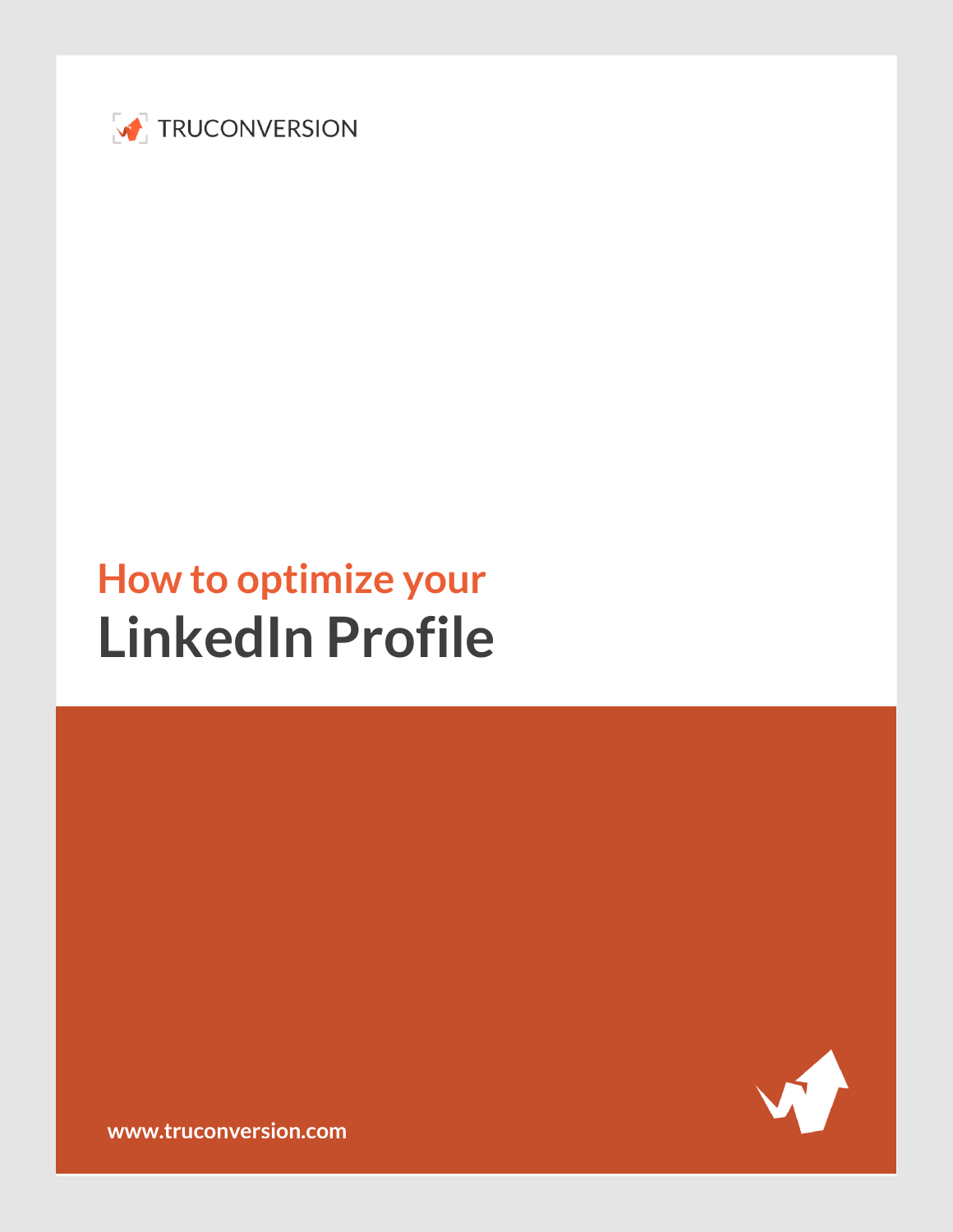# **How to optimize your LinkedIn profile**

# **Profile**

# **1. Headline**

Craft a headline such that it acts as a mini value proposition using verbs and other active language.

#### **2. Use a current professional profile picture**

- Profiles with pictures elicit a 40% InMail response rate.
- Your LinkedIn has 11 times more chances to get viewed if you add your picture.
- **3. Add a LinkedIn background photo to your personal profile.**

Give your LinkedIn profile a little bit more personality by adding a background photo of your own.

## **4. Contact Information**

Should include:

- 1. Email address
- 2. Phone number
- 3. Twitter Handle
- 4. Company Website

#### **5. Write a short and direct description about yourself**

 **68.6%** users use LinkedIn for reconnecting with past business associates.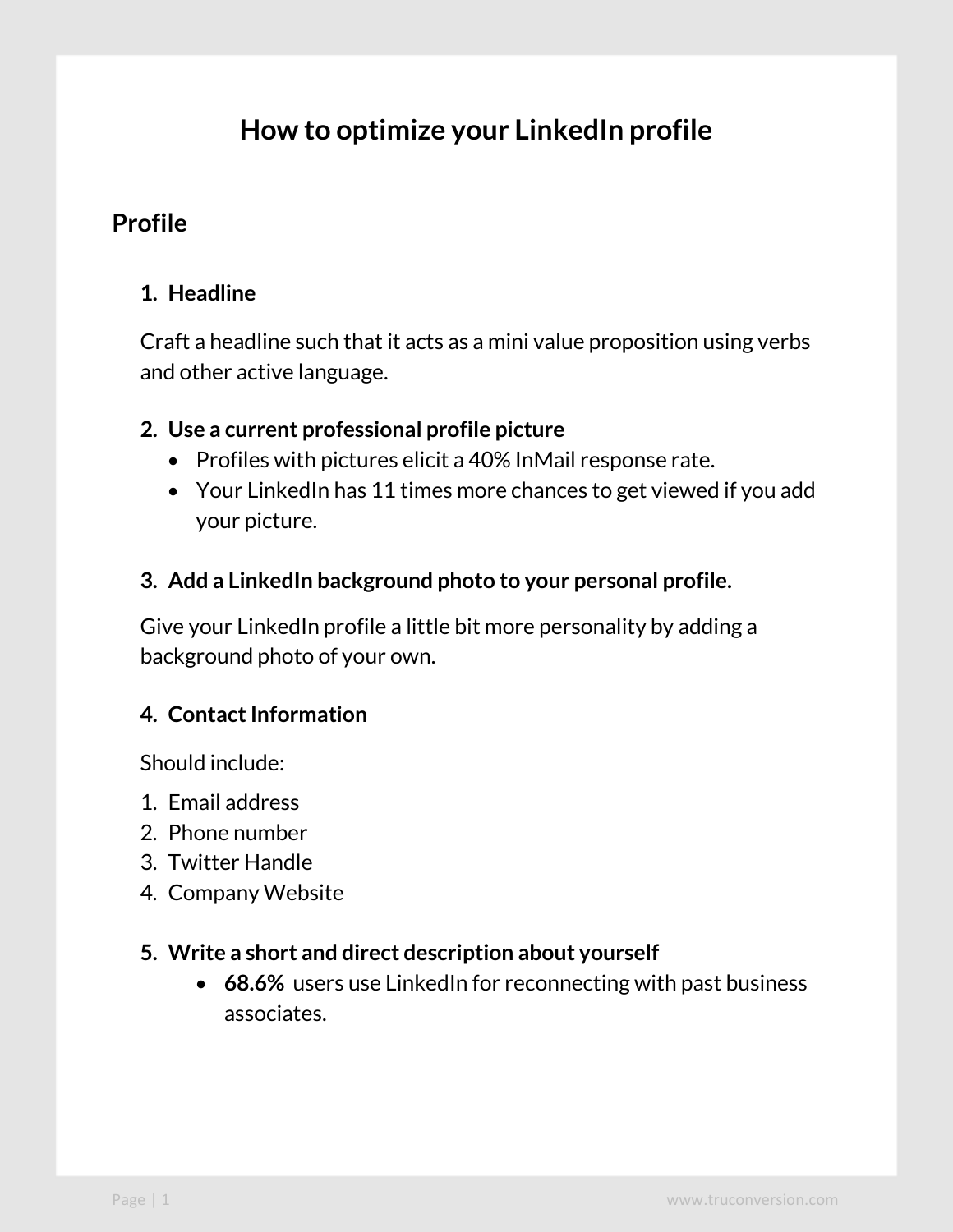#### **6. Customize your public profile URL.**

Make your personal profile look more professional (and much easier to share) by customizing your LinkedIn public profile URL.

#### 7. **Search Engine Optimize Your Profile**.

You can also optimize your profile to get found by people searching LinkedIn for key terms with which you want to be associated.

## **8. Optimize the anchor text for the blog/website links on your LinkedIn profile.**

- You can customize the anchor text in your URLs by selecting the "Other" option. Use a keyword-rich title.
- $\bullet$  If you want to increase clicks on the website links you display there, change those links' anchor text to something more attention-grabbing than the standard options LinkedIn provides.

#### **9. Emphasize Your Professional Skills**

- Your LinkedIn profile has 13 times more chances to get viewed if you add your skills.
- 10 million endorsements are given everyday. On average each user gets 5 endorsements.
- Get quick endorsements from your connections for your professional skills by asking for endorsements and endorsing others.

#### **10. Promote Your Projects**

- You can use the Projects section to highlight products, services or other projects.
- By adding this section, it will allow you to name your project and input a URL, leading the viewer to the project's website and thus creating an inbound link.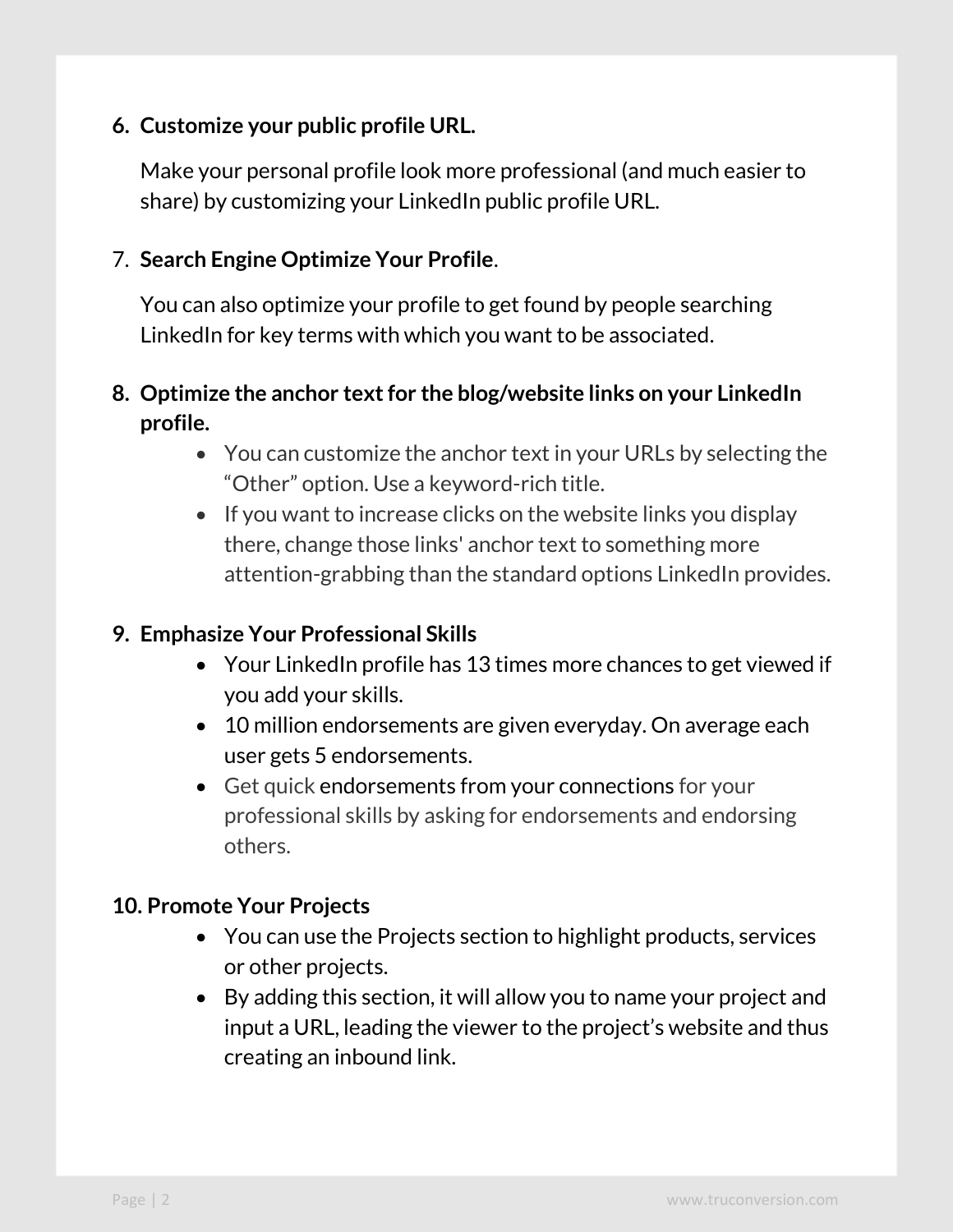#### **11. Add Your Publication**

 To boost your credibility you can add articles about you or written by you.

#### **12. Join Groups**

- Find groups related to your industry or niche then join them and be an active participant in two or three of them.
- You are allowed to join upto 50 LinkedIn Groups.
- Only 16% of LinkedIn members are in the maximum number of groups allowed.

#### **13. Share Your Honors and Awards**

• The Honors & Awards section is where you can highlight notable lists and mentions you've received from recognized authorities and publications in your industry.

#### **14. Publicize Your Interests**

 You can use this section to optimize your profile for specific keywords, highlight publications that you may contribute to and showcase your customers.

#### **15. Aggressively Expand Your Network**

- When asking to connect with someone, use "we've done business together" rather than "friend.
- Be sure to personalize any requests to connect with people.

# **16. Showcase Volunteer Experience, Organizations and Causes You Care About.**

- According to LinkedIn, 42% of hiring managers surveyed said they view volunteer experience equal to formal work experience.
- One in five hiring managers has chosen a candidate based on his or her volunteer experience.